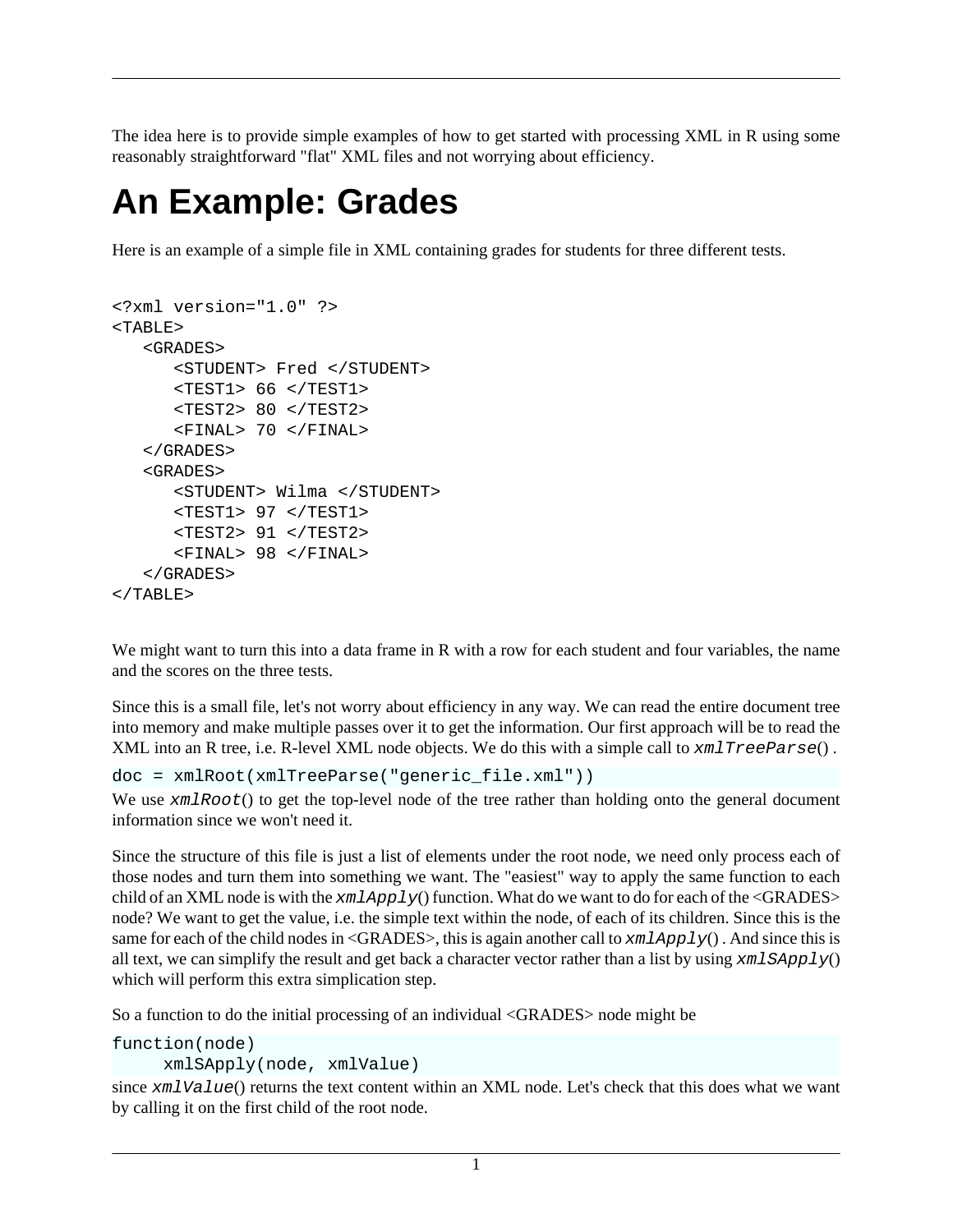xmlSApply(doc[[1]], xmlValue) And indeed it does.

So we can process all the <GRADES> nodes with the command

```
tmp = xmlSApply(doc, function(x) xmlSApply(x, xmlValue))
```
The result is a character matrix in which the rows are the variables and the columns are the records. So let's transpose this.

```
tmp = t(tmp)Now, we have finished working with the XML; the rest is regular R programming.
```

```
grades = as.data.frame(matrix(as.numeric(tmp[,-1]), 2))
names(grades) = names(doc[[1]])[-1] grades$Student = tmp[,1]
```
There seems to be more messing about after we have got the values out of the XML file. There are several things that might seem more complex but that actually just move the work to different places, i.e. when we are traversing the XML tree.

Here's another alternative using XPath.

```
doc = xmlTreeParse("generic_file.xml", useInternal = TRUE)
ans = lapply(c("STUDENT", "TEST1", "TEST2", "FINAL"),
              function(var)
                unlist(xpathApply(paste("//", var, sep = ""), xmlValue)))
```
And this gives us a list containing the variables with the values as character vectors.

```
as.data.frame(lapply(names(ans), 
                     function(x) if(x != "STUDENT") as.integer(x) else x ))
```
## **Another Example: Customer Information List**

The second example is another list, this time of description of customers. The first two nodes in the document are shown below:

```
<dataroot xmlns:od="urn:schemas-microsoft-com:officedata">
<Customers>
<CustomerID>ALFKI</CustomerID>
<CompanyName>Alfreds Futterkiste</CompanyName>
<ContactName>Maria Anders</ContactName>
<ContactTitle>Sales Representative</ContactTitle>
<Address>Obere Str. 57</Address>
<City>Berlin</City>
<PostalCode>12209</PostalCode>
<Country>Germany</Country>
<Phone>030-0074321</Phone>
```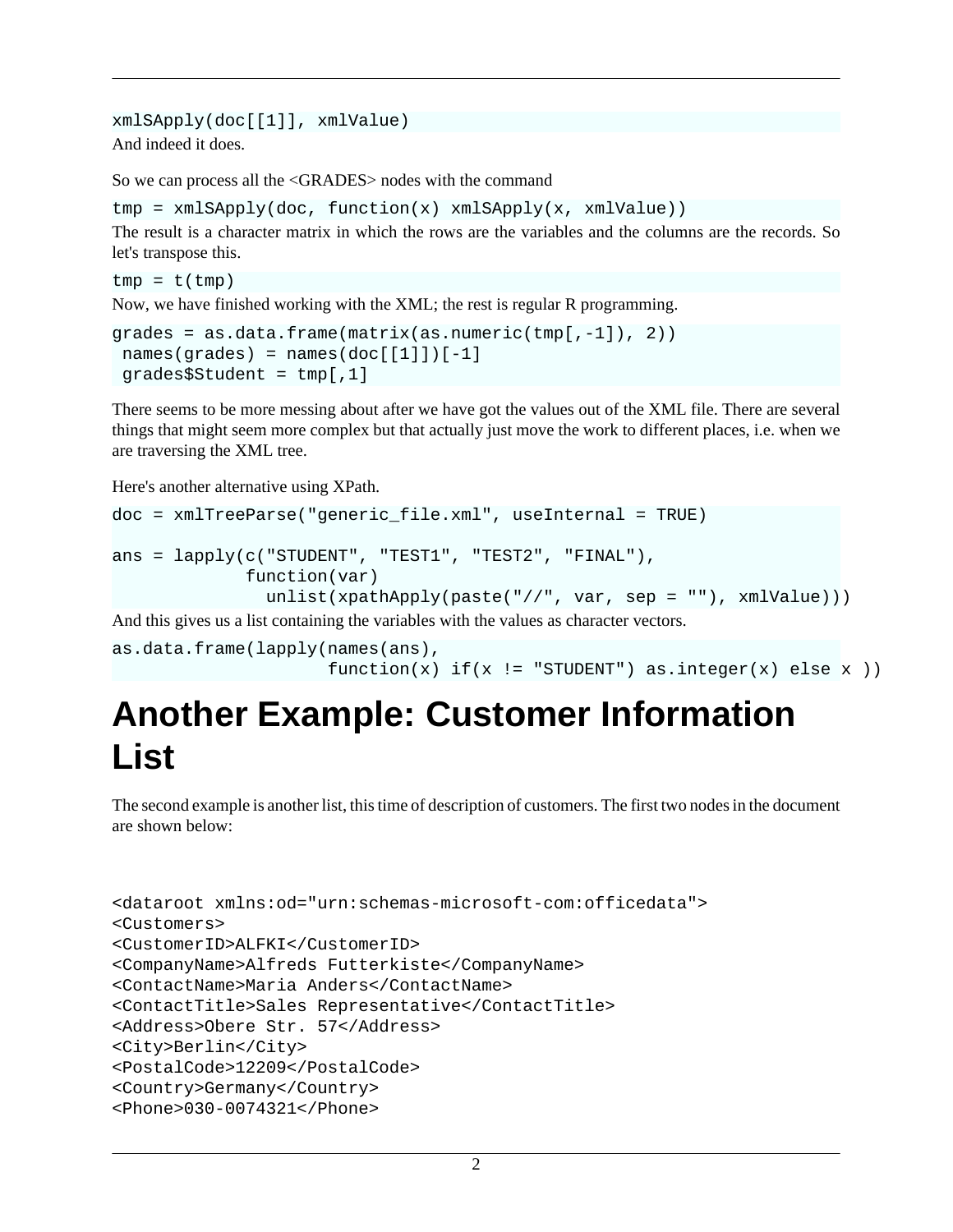```
<Fax>030-0076545</Fax>
</Customers>
<Customers>
<CustomerID>ANATR</CustomerID>
<CompanyName>Ana Trujillo Emparedados y helados</CompanyName>
<ContactName>Ana Trujillo</ContactName>
<ContactTitle>Owner</ContactTitle>
<Address>Avda. de la Constitución 2222</Address>
<City>México D.F.</City>
<PostalCode>05021</PostalCode>
<Country>Mexico</Country>
<Phone>(5) 555-4729</Phone>
<Fax>(5) 555-3745</Fax>
</Customers>
```
We can quickly verify that all the nodes under the root are customers with the command

```
doc = xmlRoot(xmlTreeParse("Cust-List.xml"))
```

```
 table(names(doc))
```
We see that these are all "Customers". We could further explore to see if each of these nodes has the same fields.

 $fields = xmlApply(doc, names)$ 

```
table(sapply(fields, identical, fields[[1]]))
```
And the result indicates that about half of them are the same. Let's see how many unique field names there are:

```
unique(unlist(fields))
```
This gives 11. And we can see how may fields are in each of the Customers nodes with

```
xmlSApply(doc, xmlSize)
```
So most of the nodes have most of the fields.

So let's think about a data frame. What we can do is treat each of the fields as having a simple string value. Then we can create a data frame with the 11 character columns and with NA values for each of the records. Thne we will fill this in record at a time.

```
ans = as.data.frame(replicate(11, character(xmlSize(doc))), 
                       stringsAsFactors = FALSE)
names(ans) = unique(unlist(fields))
```
Now that we have the skeleton of the answer, we can process each of the Customers nodes.

```
sapply(1:xmlSize(doc),
           function(i) {
             customer = doc[[i]] ans[i, names(customer)] <<- xmlSApply(customer, xmlValue)
           })
```
Note that we used a global assignemnt in the function to change the **ans** in the global environment rather than the local version within the function call. Also, we loop over the indices of the nodes in the tree, i.e. use  $\text{supply}(1:\text{cm}1size(doc))$ , ) rather than  $xmlSApply(doc, )$  simply because we need to know which row to put the results for each node.